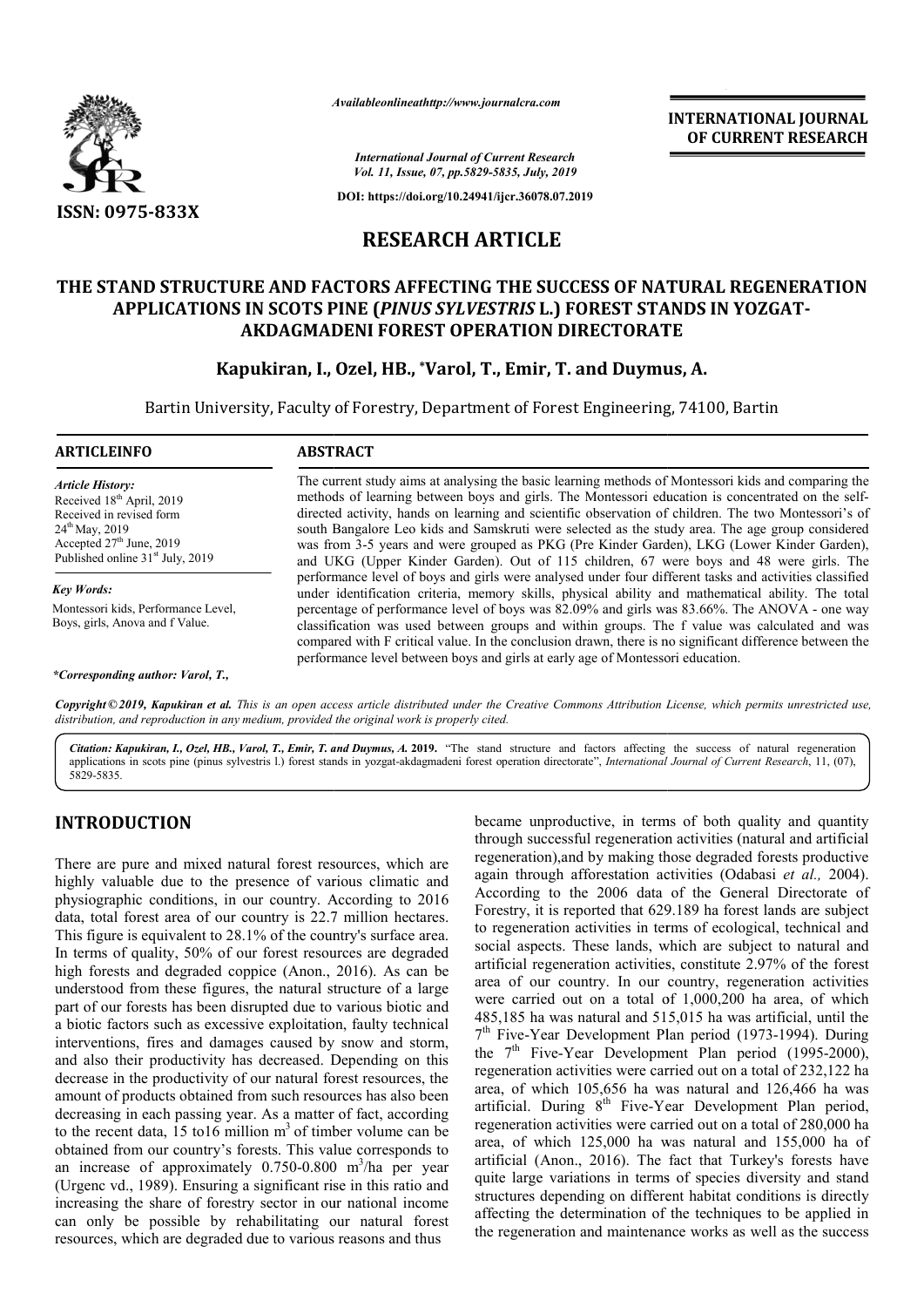of these works. Therefore, it is necessary to determine the local habitat conditions (climatic, edaphic and physiographic conditions) prevailing in the forest lands, where the silvicultural interventions to be performed, and stand structure characteristics (stand structure, density, stratification, mixture, etc.) (Dasdemir, 1987; Oliver and Larson, 1996). In order to provide this information, habitat studies and stand structure analysis should be performed (Wehrli *et al.,* 2005). Although it is very important to obtain detailed information on the habitat conditions and stand characteristics, this information alone is not sufficient to obtain successful results from the regeneration and maintenance works to be done.

As well as the information obtained from the studies and stand analyses performed, it is necessary to know the silvicultural demands of the species to be intervened. For this purpose, many studies have been conducted in the natural forests of our country (Pamay, 1962). In these researches conducted in natural forests, regeneration practices and juvenility biology (juvenility number, distribution, height growth, diameter development etc.) were also examined (Caliskan *et al.,* 2004). This is because the natural and artificial regeneration works constitute the first stage of the studies conducted on ensuring the continuity of the existing forests and establishing new forests. For this reason, it is very important to bring the juvenile generation consisting of healthy and high quality individuals at sufficient number and with homogeneous distribution to the field after the regeneration studies, and to make them retained by the stand (Tegelmark, 1998).

# **MATERIALS AND METHODS**

# **MATERIALS**

**Introduction of Akcakisla Forest Operation Directorate:** In terms of forest structures, the research area is located in the Euro-Siberian forest region (Mayer and Aksoy, 1998). According to the information obtained as a result of the inventory studies carried out in 2013, total forest area in Siragomu plan unit is9256.7 ha, of which 71.7%has the characteristics of normal forest. When the forests in the plan unit are evaluated in terms of stand structures, 3815.6 ha of the sub-district forests have mixed stand structure, and the forests mostly have pure stand structure. Scots pine trees prevail in the pure forests of the plan unit. Sometimes, drought periods occur before and after the vegetation season. At the research area, which has a transition climate type as a combination of Black sea climate and continental climate, it is possible to encounter early and late frost hazards from time to time.

The geological structure of the area belongs to the Cretaceous Period, and there are gneisses and micaschist formations. Also, karstic areas prevail from place to place. On the other hand, the soil has a deep, sandy-clay-loam texturein general, and it has an acidic, sometimes neutral and slightly alkaline characteristic (MTA, 2002). The stand type of the section number214, where the research is conducted, is  $Csd_2$ . The stand, which has a pure and monolayer structure, is facing northwest. The natural regeneration works began in 2014, since the area had homogenous seed trees at sufficient amount. Within this scope, one cut was performed for seeding and one for lighting purposes in the area. The stand has an elevation of 1120m and is located on the middle slope. The slope of the land varies between 25-30% (Figure 1).



**Figure 1. Regeneration area in the Akcakislasection number 214 (Photo credit to H.B. OZEL)**

**Introduction of Kadipinari Forest Management Directorate:** In terms of forest structures, the Kadipinari plan unit is located in the Euro-Siberian forest region (Mayer and Aksoy, 1998). According to the information obtained as a result of the inventory studies carried out in 2013, total forest area in the plan unit is 10923.8 ha of which 75.8% has the characteristics of normal forest (Anon., 2013). The research area is located in the transition zone of the Black Sea and continental climate, and harsh winter conditions are encountered because of the elevation in this area (1200- 1800m) which is higher than the other sub-district directorate. For this reason, it is highly probable for the forests in Kadipinari region to get broken due to snow and to fall down due to storms. On the other hand, especially during the 5 month period, in which the vegetation period begins, it is possible to suffer from late frost damages at various levels. While the soil is deep in the area, there are some places where the skeletal structure of soil is quite high. The soil formation of the area dates back to Mesozoic planter period among the geological periods, and the soil has a sandy clay and claysandy-loam texture. In addition, moderately acidic and partly neutral soil conditions prevail in the area (MTA, 2002). The section number 48 constituting the research area is of stand type  $Csd_1$ , and its total area is 6.8 ha. The area is a northeastfacing and monolayer stand with 1350m altitude, and it is located in the middle slope with a slope of 25-30%. Regeneration works were initiated in the area in 2014, and in this respect, one cut was performed for seeding and one lighting purposes (Figure 2) (Anon., 2013).



**Figure 2. Regeneration area in the Kadipinarisection number 48 (Photo credit to H.B. OZEL)**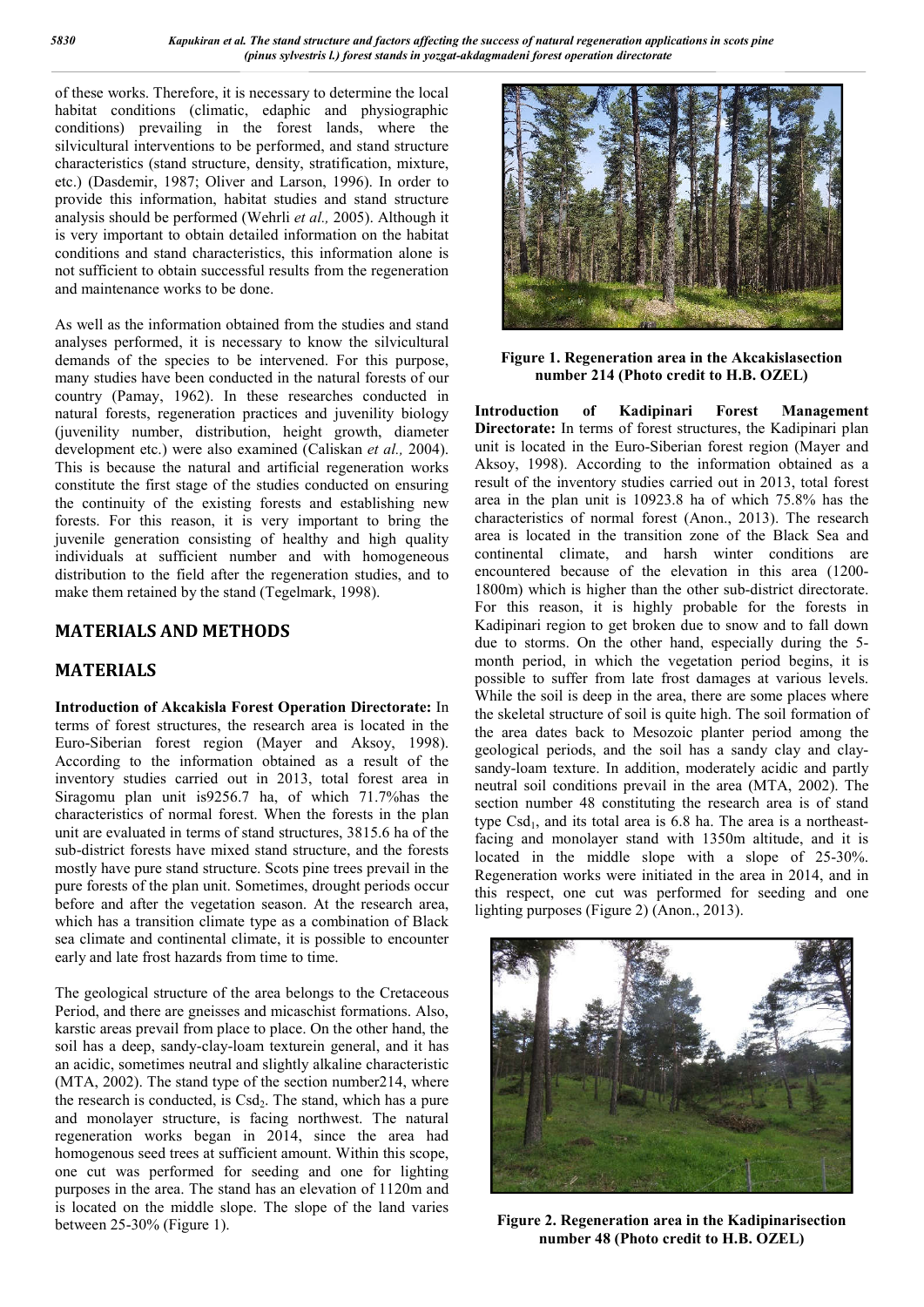

**Figure 3. Determination of juvenile number per square meter**

#### **METHODS**

**Characteristics of the Testing Plots:** In this research carried out in 2 Forest Sub-District Directorates affiliated to Yozgat-Akdagmadeni Forest Operation Directorate, where the scots pine had established stands with residual characteristics within the framework of its marginal natural distribution area over a year, a total of 30 testing plots were selected from 2 even-aged regeneration areas with different sizes in order to determine the factors affecting the success of natural juvenility and natural regeneration activities. All of the land surveys were conducted in these testing plots.In the research, it was deemed appropriate to select the testing plots of  $25x40$  m  $(1000 \text{ m}^2)$  considering the research aim, duration, working opportunities and field conditions.

Many studies have been conducted by many researchers on subjects such as regeneration, maintenance, seed yield and adaptation trials of various species; and the number of testing plots in these researches have been established ranging from 3 to 30, in general (Eyuboglu *et al.,* 1995). Whereas in this research project, it was deemed sufficient to use a total of 30 testing plots from the scots pine regeneration areas established in 2013. The size of the regeneration areas was adopted as the main criterion in the determination of the number of these testing plots in respect of sections where various measurements and determinations were made during the research.

**Determination of Habitat Conditions in the Testing plots:**  Forests, which are living organisms, have a special ecosystem that is formed by the impact of many factors. This life partnership, which is named as the forest ecosystem, may show significant differences between regions and even within the same region, depending on the changes occurring in the factors constituting it (Cepel, 1995). For this purpose, some measurements and determinations were made in the testing plots in order to examine the climatic, edaphic and physiographic characteristics that were effective in the development of habitat conditions in the natural regeneration areas of scots pine. These characteristics were considered as individual factors in the analyses.

**Measurements and Determinations Made in Seed Trees:** In the seed trees available in the 25x40 m testing plots taken from the scots pine regeneration areas, which constitute the research area, some measurements and determinations were made with regard to age, number of trees, diameter, height, basal area, volume, average annual volume increase, density, mixing ratio, crown form, stem condition, crown width and crown projection area.

**Statistical Analyses Used in the Research:** In natural regeneration practices, many factors have individual or joint effects on the regeneration success (the number of juveniles per square meter), the development of juveniles(height growth and root collar diameter development) and some morphological features (crown condition and leaf colour) (Long *et al.,* 2004). Especially, the number of juveniles per square meter, which is the most important criterion used in determining the success of regeneration works, gets significantly affected by environmental factors, genetic factors and silvicultural techniques applied. Hence, it is recommended to use multidimensional statistical analyses in determining the factors that are effective on an important quantitative character such as the number of juveniles (Oliver and Larson, 1996; Tegelmark, 1998; Elliott and Knoepp, 2005). Thus, the number of juveniles per square meter was established first, in order to find the factors affecting the success of regeneration in the research (Figure 3). In the research, after the data table for factor analysis was prepared, Principal Component Analysis Model, which is one of the widely used factor derivation methods, was taken as basis to determine the factors explaining the variance in the best way.

Thus, variables with high correlation between them came together and formed those factors. Mostly the "Kaiser" and "Scree Test" criteria were used to determine the number of factors to represent the relationships between variables at the highest degree. In this research, the Kaiser Criterion, which is based on the derivation of the factors, whose eigenvalue (participation amount in variance) statistic is greater than 1, was used. In order to facilitate the naming and interpretation of the factors, it is necessary to subject the unrotated factor matrix obtained by Principal Component Analysis to rotation. For this purpose, the Varimax technique was applied by selecting the orthogonal rotation based on zero correlation between factors, and rotated factor matrix was obtained. The naming and interpretation of factors can be performed according to the common characteristic of one or more variables with a large factor load. Sometimes the variable with the largest factor load is taken as the factor measure (Kalipsiz, 1994).

Taking the aim of the research into account, the common factors are named in three ways, which are symbolic (symbolic) names, descriptive (descriptive) names and causal names (Dasdemir, 1987). In this research, the naming and interpretation of the factors were generally performed based on the variable with the largest factor load. However, in some cases, common reasons lying behind the variables, which were regarded as associated with the factors, were also taken into consideration. In this context, the research was considered to reveal a pre-understanding about the effects of the variables (climatic, edaphic and physiographic variables and seed trees and juvenile related variables), which were obtained during the research, on the number of juveniles. For this purpose, in the multiple regression analysis, which was carried out to determine the effects of all variables established during the data collection process on the number of juveniles, the number of scots pine juveniles per square meter determined in 2017 was taken as the dependent variable. In the multiple regression analysis, the most significant factors (whose participation amount in variance was greater than 1) were used as independent variables. In the application of multiple regression analysis, the *enter* method was adopted.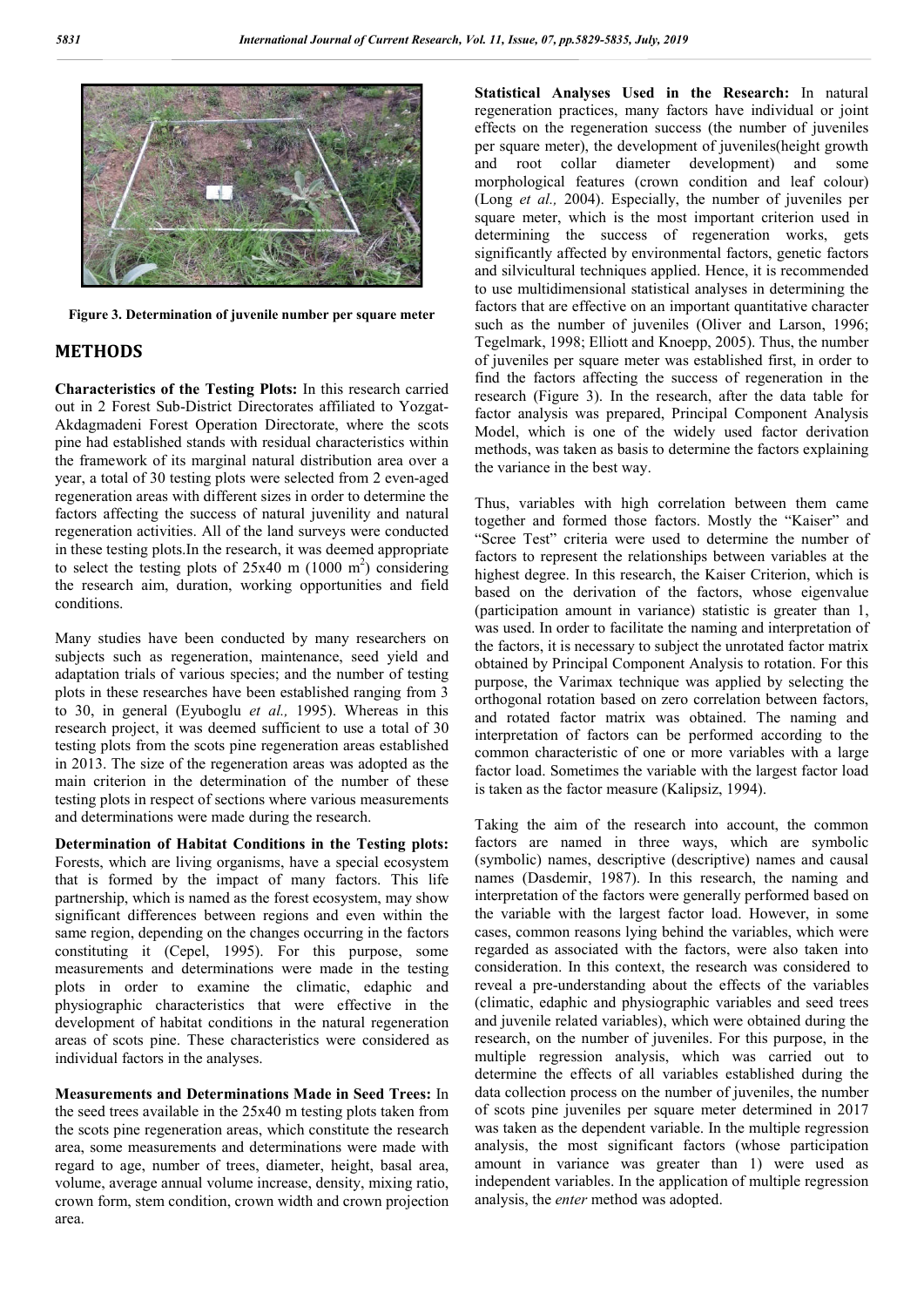# **RESULTS**

**Factors Affecting the Regeneration Success:** Particularly, the number of scots pine juveniles per square meter in 2017 was taken into consideration as a measure of the regeneration success, and the factors affecting this were examined. Explaining the bilateral relations of the above mentioned variables, which have significant effects on the number of scots pine juveniles, is not sufficient to determine the total effects on the number of scots pine juveniles. For this reason, factor analysis was applied in order to group the highly correlated variables within this complex structure, and thus to reveal the variable groups clearly. In factor analysis, 5 common (main=prime) factors were derived based on the Principal Component Analysis and the Kaiser criteria (Table 1). As can be seen in Table 1, the first 5 factors are derived with an eigenvalue statistic greater than 1. The first factor explains 39.41% of the total variance. The first and second factors together explain 58.81% of the total variance. The five common factors derived explain 88.92% of the total variance.

The rotated factor matrix is used to facilitate the naming and interpretation of the factors (Table 2). Factor loads less than 0.5 are not included in this table in order to facilitate the naming and interpretation. As can be seen in the rotated factor matrix, the correlations between the 16 variables were represented by 5 factors, in total. In each factor, the variable with the highest correlation took the first place. As can be seen from Table 2, all of the 8 variables in factor 1 are related to soil (edaphic) conditions. Hence, the first factor was named as "SOIL STRUCTURE". ORGMAT (organic matter) variable with the highest factor load (0.993) within the group was selected to represent the factor in the multiple regression analysis. Two of the variables in the second factor are related to physiographic characteristics. Therefore, the second factor was named as "PHYSIOGRAPHIC CONDITION". ALTITUDE variable with the highest factor load (-0.945) was selected in the group, in order to represent this factor in multiple regression analyses. 2 variables were included in the third factor. All of these variables are related to climatic conditions. Therefore, the third factor was named as "CLIMATE".

| Table 1. Explanation of total variance according to the results of factor analysis |  |  |  |  |
|------------------------------------------------------------------------------------|--|--|--|--|
|                                                                                    |  |  |  |  |

|                | <b>First Eigenvalues</b> |                    |                                | Square of Unrotated Factor Loads Before<br>Rotation |                    |                                       | Square of Rotated Factor Loads After<br>Rotation |                    |                                |
|----------------|--------------------------|--------------------|--------------------------------|-----------------------------------------------------|--------------------|---------------------------------------|--------------------------------------------------|--------------------|--------------------------------|
| Factors        | Total                    | Variance<br>$(\%)$ | Accumulated<br>Variance<br>(%) | Total                                               | Variance<br>$(\%)$ | <b>Accumulated Variance</b><br>$(\%)$ | Total                                            | Variance<br>$(\%)$ | Accumulated<br>Variance $(\%)$ |
| $\overline{1}$ | 16.129                   | 32.321             | 32.321                         | 16.129                                              | 32.321             | 32.321                                | 16.129                                           | 23.176             | 39.41                          |
| $\sqrt{2}$     | 7.782                    | 16.557             | 55.066                         | 7.782                                               | 16.557             | 55.066                                | 9.127                                            | 19.419             | 58.81                          |
| $\overline{3}$ | 5.153                    | 10.964             | 66.030                         | 5.153                                               | 10.964             | 66.030                                | 4.571                                            | 11.573             | 70.26                          |
| $\overline{4}$ | 2.894                    | 6.156              | 72.187                         | 2.894                                               | 6.156              | 72.187                                | 4.167                                            | 10.442             | 80.70                          |
| $\overline{5}$ | 2.355                    | 5.010              | 77.197                         | 2.355                                               | 5.010              | 77.197                                | 2.356                                            | 8.214              | 88.92                          |
| 6              | 2.026                    | 4.310              | 81.507                         |                                                     |                    |                                       |                                                  |                    |                                |
| $\overline{7}$ | 1.208                    | 2.570              | 84.077                         |                                                     |                    |                                       |                                                  |                    |                                |
| $\,8\,$        | 1.163                    | 2.475              | 86.552                         |                                                     |                    |                                       |                                                  |                    |                                |
| $\overline{9}$ | 1.086                    | 2.310              | 88.862                         |                                                     |                    |                                       |                                                  |                    |                                |
| 10             | 0.881                    | 1.874              | 90.736                         |                                                     |                    |                                       |                                                  |                    |                                |
| 11             | 0.657                    | 1.398              | 92.134                         |                                                     |                    |                                       |                                                  |                    |                                |
| 12             | 0.628                    | 1.337              | 93.470                         |                                                     |                    |                                       |                                                  |                    |                                |
| 13             | 0.573                    | 1.220              | 94.690                         |                                                     |                    |                                       |                                                  |                    |                                |
| 14             | 0.443                    | 0.942              | 95.632                         |                                                     |                    |                                       |                                                  |                    |                                |
| $15\,$         | 0.370                    | 0.788              | 96.420                         |                                                     |                    |                                       |                                                  |                    |                                |
| 16             | 0.320                    | 0.682              | 97.102                         |                                                     |                    |                                       |                                                  |                    |                                |
| 17             | 0.251                    | 0.534              | 97.636                         |                                                     |                    |                                       |                                                  |                    |                                |
| 18             | 0.219                    | 0.465              | 98.101                         |                                                     |                    |                                       |                                                  |                    |                                |
| 19             | 0.179                    | 0.380              | 98.480                         |                                                     |                    |                                       |                                                  |                    |                                |

#### **Table 2. Rotated Factor Matrix**

| Variables         | Factors |          |       |                |          |  |  |
|-------------------|---------|----------|-------|----------------|----------|--|--|
|                   |         | 2        | 3     | $\overline{4}$ | 5        |  |  |
| ORGMAT            | 0.993   |          |       |                |          |  |  |
| <b>NITROGEN</b>   | 0.985   |          |       |                |          |  |  |
| <b>PHOSPHORUS</b> | 0.976   |          |       |                |          |  |  |
| <b>POTASSIUM</b>  | 0.962   |          |       |                |          |  |  |
| <b>MUTLAKD</b>    | 0.958   |          |       |                |          |  |  |
| <b>FIZYOD</b>     | 0.934   |          |       |                |          |  |  |
| <b>STRUCTURE</b>  | 0.918   |          |       |                |          |  |  |
| <b>TEXTURE</b>    | 0.910   |          |       |                |          |  |  |
| <b>ALTITUDE</b>   |         | $-0.945$ |       |                |          |  |  |
| <b>BOND</b>       |         | 0.937    |       |                |          |  |  |
| PRECIPITATION17   |         |          | 0.932 |                |          |  |  |
| TEMPERATURE17     |         |          | 0.926 |                |          |  |  |
| LITTER17          |         |          |       | 0.875          |          |  |  |
| LIVINGCOVER17     |         |          |       | 0.861          |          |  |  |
| PH                |         |          |       |                | 0.773    |  |  |
| <b>SALT</b>       |         |          |       |                | $-0.741$ |  |  |

Extraction Method: Principal Component Analysis Rotation Method: Varimax with Kaiser Normalization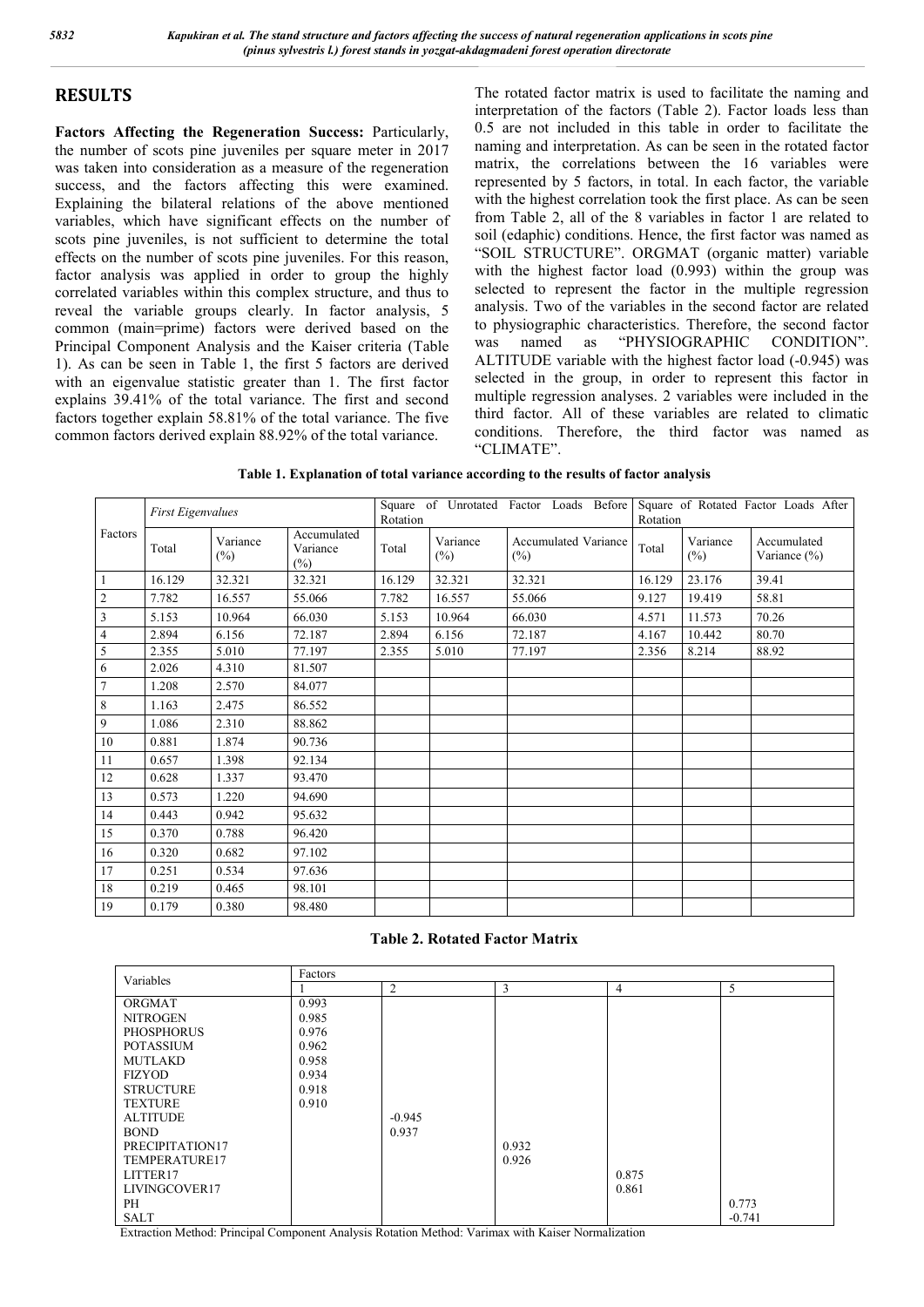| Independent Variables | <b>Regression Coefficients</b> | <b>Standard Error</b> | F          | $R^2$ |
|-----------------------|--------------------------------|-----------------------|------------|-------|
| (Fixed)               | 0.741                          | 0.423                 | $9.671***$ | 0.86  |
| ORGMAT                | $0.926*$                       | 0.112                 |            |       |
| <b>ALTITUDE</b>       | $-0.00613$                     | 0.004                 |            |       |
| PRECIPITATION17       | $0.412*$                       | 0.002                 |            |       |
| LITTER17              | $0.396*$                       | 0.002                 |            |       |
| PН                    | $-0.00218$                     | 0.008                 |            |       |

**Table 3. Results of multiple regression analysis**

Dependent Variable: SDGS.17

(\*\*): significant at P=0.01 probability level

(\*\*\*):significant at P=0.001 probability level

The third factor was represented by PRECIPITATION17 variable in regression analysis. There are 2 variables in the fourth factor. All variables in this group are related to the soil cover conditions of the regeneration area. Within this scope, the fourth factor was named as "SOIL COVER CONDITION", and in order to represent this factor in multiple regression analyses, LITTER17 variable with the highest factor load (0.875) in the group was selected. The variables in the fifth factor are related to soil reaction. Therefore, the fifth factor was named as "SOIL REACTION", and the PH variable with the highest factor load (0.773) in the group was selected to represent this factor in regression analyses. In the research, multiple regression analysis was performed in order to investigate the effects of the nine most important factors (independent variables), which emerged as a result of factor analysis, on the number of scots pine juveniles. In the multiple regression analysis performed, the number of scots pine juveniles in 2014 (SGS06) was used as the dependent variable. The results of the analysis conducted using the Enter method are given in Table 3. Area is based on these five factors. However, the most important of these factors are ORGMAT, PRECIPITATION17 and LITTER17. According to these results, multiple regression model can be written as follows; However, these results are obtained from 3 year-old scots pine natural regeneration areas. It is not the right approach to make a definitive judgment or to make technical and ecological generalizations regarding the success of natural regeneration activities and the factors affecting this success for the scots pine forests, of which management period is 120 years, even though it varies according to Bonitet classes. In order to obtain more accurate and realistic results regarding this subject, fixed testing plots selected in this research should be preserved, and these studies should be continued. This should be continued for at least 20 to 30 years, and the effects of global climate change on the natural juveniles of scots pine and regeneration success should be examined by using modern ecological models and by assessing different approaches. Within this context, the data obtained from this study carried out in Yozgat-Akdagmadeni region, and the statistical analysis results only provides an approach and a pre-understanding in terms of defining the variables with the most significant effect on the success of the natural regeneration studies carried out forscots pine.

### **DISCUSSION**

As a result of factor analysis applied according to 16 variables in order to determine the factors affecting the regeneration success in the scots pine natural regeneration works started in 2 sections of two Forest Sub-District Directorates affiliated to Yozgat-Akdagmadeni Forest Operation Directorate, it was found that 5 factors were new factors that were significantly affecting the regeneration success, and these factors were renamed.

According to the factor analysis results, the factors affecting the success of regeneration works carried out in the natural regeneration area are as follows; 1. Soil Structure, 2. Physiographic Condition, 3. Climate, 4. Soil Cover Condition and 5. Soil Reaction. As a result of factor analysis, the first factor found to be effective on the regeneration success is soil structure. In general, for all forest tree species to retain their natural and artificial juveniles in the soil and to gain their biological independence, demand for water and organic matter conditions in the soil is higher in the first years compared to the following years. For this reason, due to the extreme ecological conditions in the forests located at elevations of 1000 m and above, such as the research area, within natural succession, the level of organic matter, moisture content, macro and micro nutrients in the soil gain more importance. The findings obtained from this study also come to the forefront in the juvenility of a tree species resistant to extreme ecological conditions such as scots pine. As a matter of fact, in a study carried out in Finland in both pure scots pine stand and in mixed stand of scots pine and Norway spruce, it is emphasized that the source of the organic matter amount in the soil should be sufficient for natural and artificial juveniles to develop and retain their root systems, especially in the first years (Juntunen and Neuvonen, 2006).

The second factor affecting the success of scotspine natural regeneration activities is the physiographic condition. Natural regeneration activities are silvicultural practices that require very hard and intensive work in terms of conducting proper interventions, determination of abundant seed year and maintenance and protection of the juveniles which are to form a new stand upon arrival. Therefore, in order for these works to be successful, some extreme conditions must be eliminated beforehand. The most important of these is the optimal distribution area of the species. For this reason, for the stands to be subjected to natural regeneration activities, they are required to be within the natural distribution area of the species and to have the structural characteristics close to the optimal (Cepel, 1995).In this context, altitude is a physiographic factor which directly and indirectly affect the emergence of geographic variations of the species. This factor may cause differences and changes at different levels in all other habitat conditions, especially precipitation and temperature. In this study, it was found that at high altitudes, the stand structure deteriorated as the alpine forest border approached even in a tree species that could withstand extreme conditions such as scots pine, and that the number of juveniles in the sublayer of the stand and the growth performance decreased. In another study conducted in Finland on this subject, it was reported that depending on the increase in elevation, the level of precipitation and temperature regime changed negatively, germination and growth conditions were deteriorated, and that the water and nutrient economy was disturbed due to lack of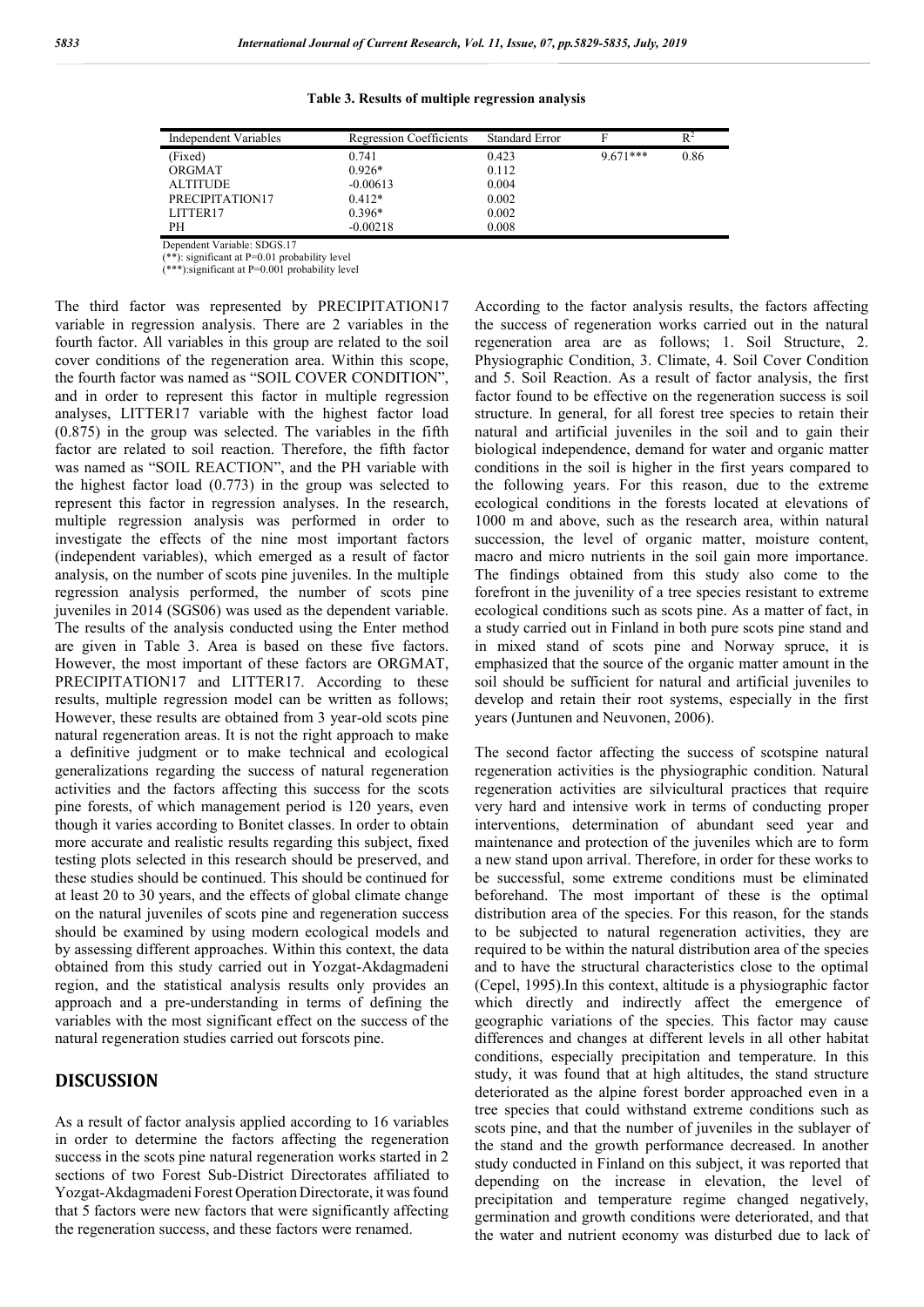benefiting from water and organic nutrients sufficiently, especially in all plants because of soil frosts (Valkonen, 2000).As can be seen from these results, the effects of elevation and exposure factors on the success of regeneration are quite different and significant (Atalay and Efe 2010). The third factor affecting the success of scots pine natural regeneration activities is climate. Especially depending on the global climate change, which has been occurring in recent years, there have been significant differences in the ecological demands and geographical variations of forest trees as in all living things. Also in this study, especially during the vegetation season, changes in precipitation and temperature values as well as their state of balance are quite effective in the development and regeneration success of the natural juveniles of scots pine. As this situation is effective on the maturation of scots pine stands, which are to be regenerated, it is also effective in the length of the regeneration period and growth process. Despite being accustomed to extreme conditions, the improvements occurring in the atmosphere and soil due to the increase in precipitation rate positively affect the rate of regeneration as well as the growing performance of juvenile individuals of scots pine. In a study conducted in the scots pine forests of Czech Republic, it was found that seasonal or unexpected climate change would result in highly negative consequences on natural regeneration success (Vacek *et al.,*  2016). According to the findings obtained from the factor analysis applied in the research, the fourth factor affecting the success of the scots pine regeneration activities is the soil cover condition. The soil cover condition constitutes the litter and living cover.When the factor loads obtained from the analyses are examined, it is seen that litter condition is very effective on the success of natural regeneration activities of scots pine compared to the living cover. This is because of the fact that the litter is the source of organic nutrients that are necessary for the scots pine juveniles in their first years.

Here, rather than the presence of a litter cover, its thickness and type are important. For this reason, the presence of litter cover transformed into raw humus under conditions, where organism activities are good, is quite beneficial and supportive for the natural development of scot juveniles. As a matter of fact, in a study examining the mull and raw humus types, it was found that scots pine juveniles consumed the litter cover accumulation in the form of raw humus very quickly because of the rapid growth of the species in juvenility and their biological independence from the early ages (Nyland *et al.,*  2002). In this research, soil reaction was found to be the last factor affecting the success of scots pine natural regeneration activities. Soil reaction is a factor that directly affects anion and cation capacity (Cepel, 1995). For this reason, it was found that due to sudden decreases in pH value, significant clearances were formed in the areas reaching high acidity values in the research area, and that the juveniles could not cluster at the area despite other suitable conditions. In fact, in a study conducted in Finland, it was determined that the scots pine juveniles had difficulty in coming to the area due to the decrease in soil reaction (Hallikainen *et al.,* 2007).

#### **Conclusion**

As a result of this research conducted in the scots pine forest natural regeneration areas, which started in 2014 at the Akcakisla and Kadinpinar Forest Sub-District Directorates of Yozgat-Akdağmadeni Forest Operation Directorate, 5 new factors, which significantly affected the implementation of successful natural regeneration practices in ensuring the sustainability of the scots pine forests, which had carried out marginal natural spreading in the research area and a border spreading in the continental transition climate zone, were identified. However this data obtained as a result of this project, where determinations and analyses were performed for preliminary approach or provincial evaluations, are definite and difficult to generalize for the natural juvenility and regeneration activities of scots pine forests at early ages, it provides very important and basic information for the operators responsible for ensuring the continuity of the scots forests in the region.

In this context, natural regeneration activities should be carried out in stands, which have completed their natural biological course under optimal conditions especially in areas, where extreme ecological conditions prevail like in the research area, and have reached management period, such as the scots pine stands. Especially the thin and middle-aged scots pine stands should not be subject to regeneration activities for the sake of completing allowable cut. On the other hand, when a cut performed with the purposes of preparation and seeding, depending on the effects of extreme conditions of the habitat, the stand density and closeness should be conserved in accordance with the normal development period, and should not be reduced to below 0.7.

Nevertheless, especially in scots pine stands located in high terrains, where storms become effective from time to time and which are close to the alpine forest border at 1200 m elevation, the stand cover should break gradually and by spreading over the entire period of regeneration, and wind should not be given the opportunity to catch a grip point. The importance of organic matter and water content, especially in the soil cover levels, for the arrival and retention of scots pine natural juveniles was also emphasized in this research. Within this scope, soil tillage should be carried out on-site with a harrow, no cover should be transported outside of the stand, and the litter cover mineral soil should be mixed well in order to accelerate the decomposition. Regeneration works in the research area should start by the end of August and the regeneration areas should be left by the end of September. Vegetation period, which is about 4 to 5 months, should be used effectively, and for this purpose, the work organization regarding the regeneration and maintenance activities should be planned in advance.

#### **Acknowledgement**

This study was supported by Bartın University Coordinatorship of Scientific Research Projects with 2017- FEN-A-002 project numbers.

## **REFERENCES**

- Anon, 2016. Orman varlığımız, çevre ve Orman Bakanlığı, Orman Genel Müdürlüğü, Ankara, 128s.
- Çepel, N. 1995.*Orman ekolojisi*, İÜ Orman Fakültesi, 4. baskı, İstanbul, 536 s.
- Daşdemir, İ. 1987. Türkiye'deki doğu ladini (*picea orientalisl. carr*) ormanlarında yetişme ortamı faktörleri-verimlilik ilişkisi, İ.Ü. Fen Bilimleri Enstitüsü, Orman mühendisliği anabilim dalı, orman ekonomisi programı, yüksek lisans tezi (yayımlanmamış), İstanbul, 122 s.